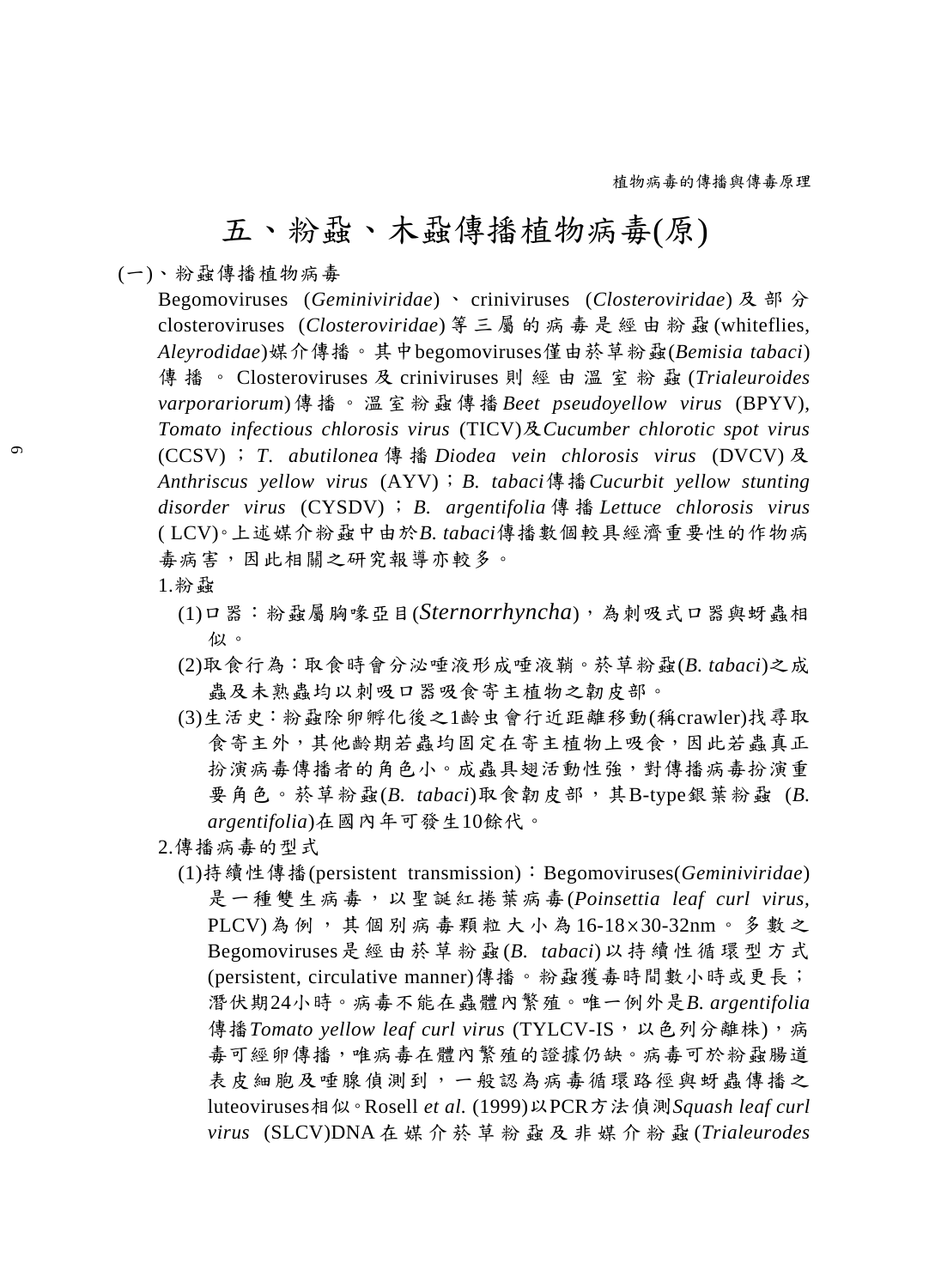*vaporariorum*)的蟲體抽出物、唾腺、蜜露、體液的存在情形。供試 蟲在罹病植物上獲毒取食時間0.5~96hr,當粉蝨獲毒時間延長時, 粉蝨吸取SLCV的量會增加。SLCV之DNA可同時在媒介及非媒介粉 蝨之蜜露偵測到,顯示病毒顆粒或病毒 DNA或前二者會進到消化 系統。SLCV的DNA在菸草粉蝨(*B. tabaci)*唾腺及體液均可偵測到, 但在非媒介粉蝨則偵測不到。雖然媒介粉蝨及非媒介粉蝨均可吸取 SLCV進入腸道,但SLCV只能穿越菸草粉蝨之腸障礙(gut barrier) 進入體液及唾腺系統。

- (2)半持續性傳播(semipersistent transmission; Foregut borne virus): *Trialeurodes varporarium*、*T. abutilonea* 及*B. tabaci*等三種粉蝨以半 持續性方式傳播Criniviruses(*Closteroviridae*)。粉蝨獲毒與接種時間 僅需數秒~數分鐘。以*Beet pseudo-yellow virus*為例,*T. varporarium* 獲毒時間為1小時,潛伏期<6小時,保毒時間數日~數週。病毒被 認為附著在前腸幾丁質襯套(表皮) (cutcular lining of the foregut), 若虫蛻皮會使病毒喪失。
- (3) 非 持 續 性 傳 播 (Non-persistent transmission) : Carlaviruses 及 2 種 potyviruses是經由粉蝨以非持續性方式傳播。粉蝨傳播這些病毒之 獲毒、保毒時間為數分鐘~數小時,無明顯潛伏期。菸草粉蝨(B. *tabaci*)是唯一傳播carla-like viruses及poty-like viruses之媒介昆蟲。
- 3.國內發生狀況

國內記錄粉蝨傳播之雙星病毒(geminivirus)病毒包括菸草粉蝨(*Bemisia tabaci*)傳播聖誕紅捲葉病毒(*Poinsettia leaf curl virus*)(Tsai *et al*. (1997)) 及番茄捲葉病毒(*Tomato leaf curl virus*)(Green *et al*. 1983)。近年來,番 茄上番茄捲葉病發生相當嚴重,值得密切。

## (二)、木蝨傳播植物病原菌

在國內,由於木蝨類昆蟲傳播之梨衰弱病及黃龍病分別對梨及柑桔產業 造成威脅,故本文特予提及。*Psylla pyricola*, *P. pyr*i及*P. pyrisuga*是國外 報導能傳播梨衰弱病(菌質體引起)之媒介昆蟲,在分類它們都屬木蝨科 (Psyllidae);有兩種木蝨能傳播黃龍病(由細菌引起)即非洲木蝨(*Trioza erytreae*)(Triozidae)及柑桔木蝨(*Diaphorina citri*)(Psyllidae)。另外,*Trioza nigricornis*亦能傳播Carrot proliferation disease of carrot (菌質體引起)。 1.木蝨

(1)口器:木蝨屬胸吻亞目,刺吸式口器與蚜虫相似。

(2)取食行為:以若蟲、成蟲刺吸口器刺吸寄主植物芽、嫩梢、葉及幼 果,取食篩管組織。梨木蝨主要棲息於梨花。